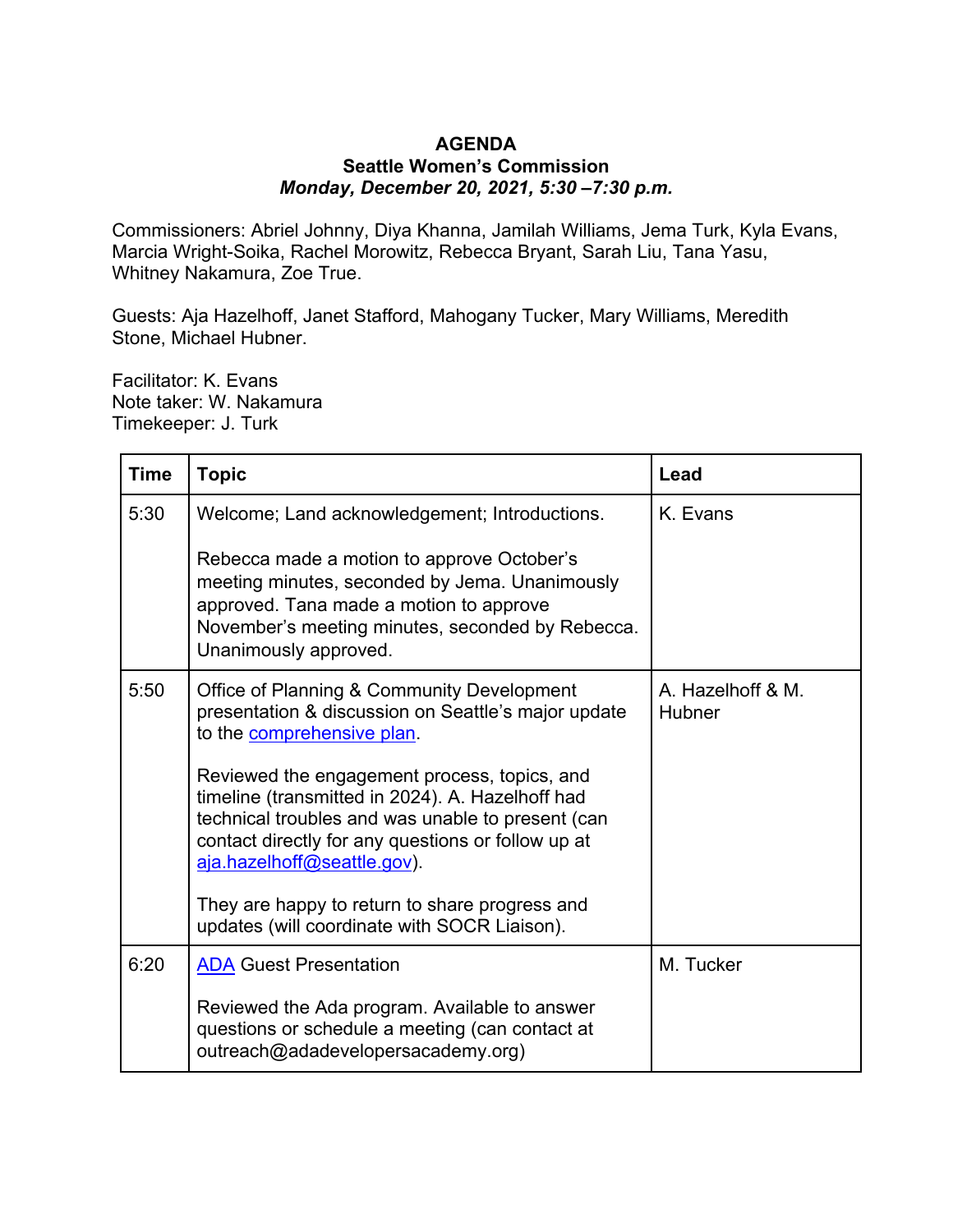| 6:35 | Meeting logistics - Note taker, timekeeper.                                                                                                                                                                 | R. Bryant           |
|------|-------------------------------------------------------------------------------------------------------------------------------------------------------------------------------------------------------------|---------------------|
|      | The Commission is moving from a volunteer sign-up<br>process to an assigned calendar. If you cannot do<br>your task on the assigned date, please find someone<br>else to replace you.                       |                     |
| 6:40 | Subcommittees; review subcommittee work plans.                                                                                                                                                              | R. Bryant &         |
|      | The Government & Community Relations<br>Subcommittee's workplan can be found in the drive.                                                                                                                  | Subcommittee chairs |
|      | All subcommittees, please share your work plans as<br>soon as possible. The Events & Communications will<br>finalize their work plan after reviewing the other plans<br>to make sure their work is aligned. |                     |
|      | The next SWC digest will include all work plans and<br>the legislative tracker.                                                                                                                             |                     |
|      | Washington State Women's Commission: Zoe is<br>interested in being the liaison. Please let Co-Chairs<br>know if you are interested in attending the January<br>meeting.                                     |                     |
| 6:55 | Bylaws.                                                                                                                                                                                                     | K. Evans            |
|      | Kyla will include proposed edits in a shared document<br>for everyone to review. Voting on amended bylaws<br>will occur during January's meeting.                                                           |                     |
| 7:00 | Budget.                                                                                                                                                                                                     | R. Bryant           |
|      | Rebecca heard back about quotes for Commission<br>banner and shared information about other materials.                                                                                                      |                     |
| 7:05 | Recruitment discussion.                                                                                                                                                                                     | A. Johnny           |
|      | A Commissioner matrix will be created to inform<br>recruitment.                                                                                                                                             |                     |
| 7:15 | Native American Heritage Month.                                                                                                                                                                             | A. Johnny           |
|      | Abriel shared an initiative and solicited interest in<br>developing land acknowledgement language and                                                                                                       |                     |